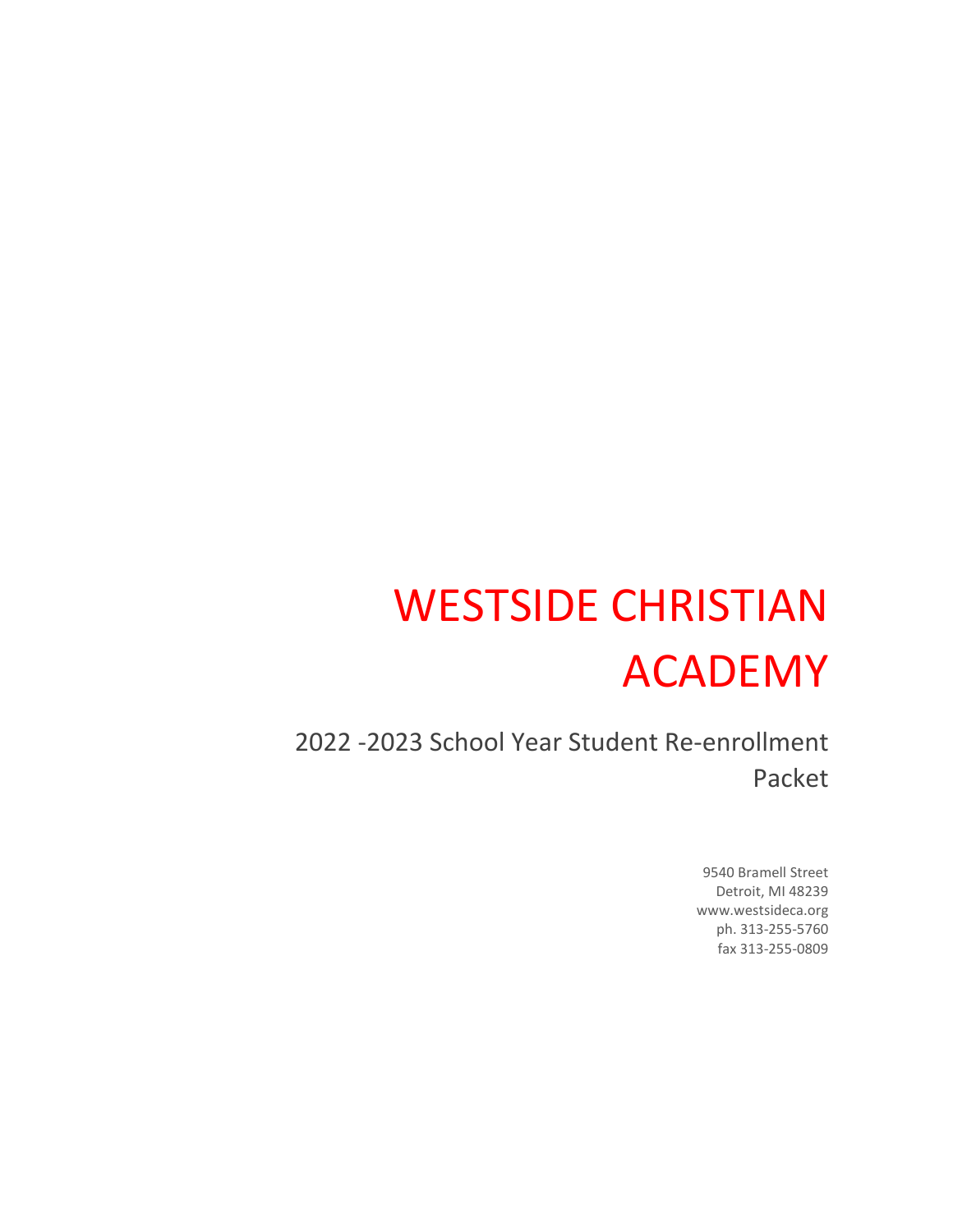

| Parents' Marital Status: □ Married □ Widowed □ Divorced □ Separated □ Remarried □ Single |                                                                                                                                                                                                                                     |  |
|------------------------------------------------------------------------------------------|-------------------------------------------------------------------------------------------------------------------------------------------------------------------------------------------------------------------------------------|--|
| <b>Father / Guardian 1</b>                                                               | Mother / Guardian 2                                                                                                                                                                                                                 |  |
|                                                                                          |                                                                                                                                                                                                                                     |  |
|                                                                                          | Address: <u>Address</u> and the contract of the contract of the contract of the contract of the contract of the contract of the contract of the contract of the contract of the contract of the contract of the contract of the con |  |
|                                                                                          |                                                                                                                                                                                                                                     |  |
| Cell Phone:                                                                              |                                                                                                                                                                                                                                     |  |
|                                                                                          |                                                                                                                                                                                                                                     |  |
| Name of Employer:                                                                        |                                                                                                                                                                                                                                     |  |
|                                                                                          |                                                                                                                                                                                                                                     |  |
|                                                                                          |                                                                                                                                                                                                                                     |  |
| Work Phone:                                                                              | Work Phone:                                                                                                                                                                                                                         |  |

Re-enrollment Form

If different than parent or guardian listed above, please list contact number and address here: \_\_\_\_\_\_\_\_\_\_\_\_\_\_\_\_\_\_\_\_\_

 $\mathcal{L}_\text{max} = \mathcal{L}_\text{max} = \mathcal{L}_\text{max} = \mathcal{L}_\text{max} = \mathcal{L}_\text{max} = \mathcal{L}_\text{max} = \mathcal{L}_\text{max} = \mathcal{L}_\text{max} = \mathcal{L}_\text{max} = \mathcal{L}_\text{max} = \mathcal{L}_\text{max} = \mathcal{L}_\text{max} = \mathcal{L}_\text{max} = \mathcal{L}_\text{max} = \mathcal{L}_\text{max} = \mathcal{L}_\text{max} = \mathcal{L}_\text{max} = \mathcal{L}_\text{max} = \mathcal{$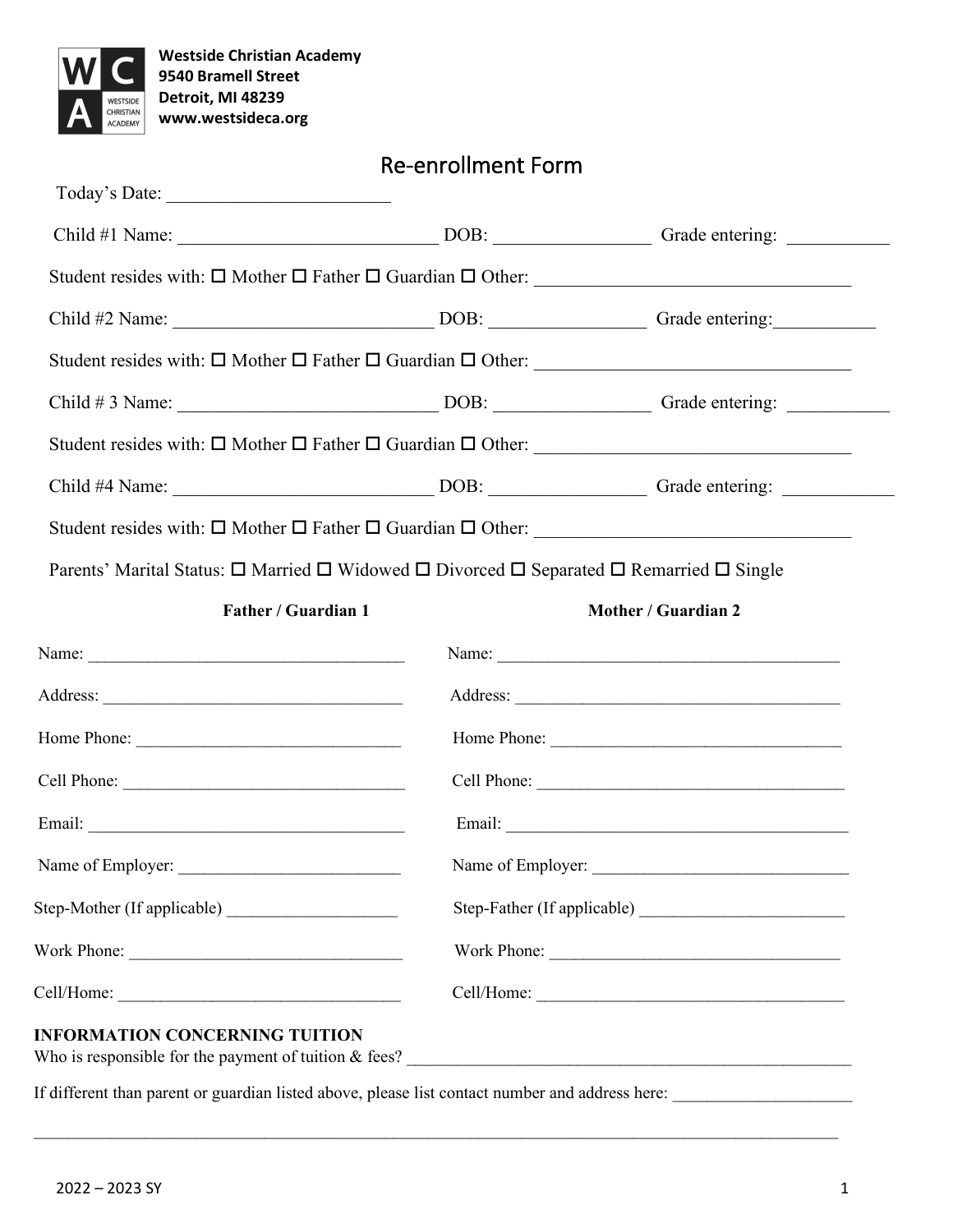

## Tuition & Fees

| <b>ANNUAL RATE</b><br>\$4279            | MONTHLY PAYMENT (9 MONTHS: Sep. 1 - May 1 or Aug. 1 - Apr. 1)<br>\$476 |
|-----------------------------------------|------------------------------------------------------------------------|
| \$7,491                                 | \$833                                                                  |
| \$10,263                                | \$1141                                                                 |
| <b>AMOUNT</b>                           | <b>DUE</b>                                                             |
|                                         | Payment is due at the time of paperwork                                |
|                                         | submission.                                                            |
| \$595.00 - 3 Students                   | Jan 10 – Mar 28, 25% is acceptable.                                    |
| \$730.00 - 4 Students                   | Mar $29$ – Jun 30, 50% is acceptable.                                  |
| \$865.00 - 5 Students                   | After Jun 30, 100% is required.                                        |
| <b>Remaining Enrollment Fee Balance</b> | 50% by Mar 30 and 100% by Jun 30                                       |
| $$10.00 (K3-5th)$                       | Due at the start of the school year                                    |
| \$25.00                                 | As incurred                                                            |
| \$32.00                                 | As incurred                                                            |
| \$65                                    | Feb. I                                                                 |
| \$100                                   | March. I                                                               |
|                                         | \$325.00 - I Student<br>$$460.00 - 2$ Students                         |

**\***The enrollment fee is NON-REFUNDABLE. This fee includes the processing of the application, the rental of textbooks, purchase of consumable workbooks, supplemental material technology fees, etc. **Lost and/or damaged school-related materials (such as Chromebooks, laptops, & calculators) will be an additional charge to your account.**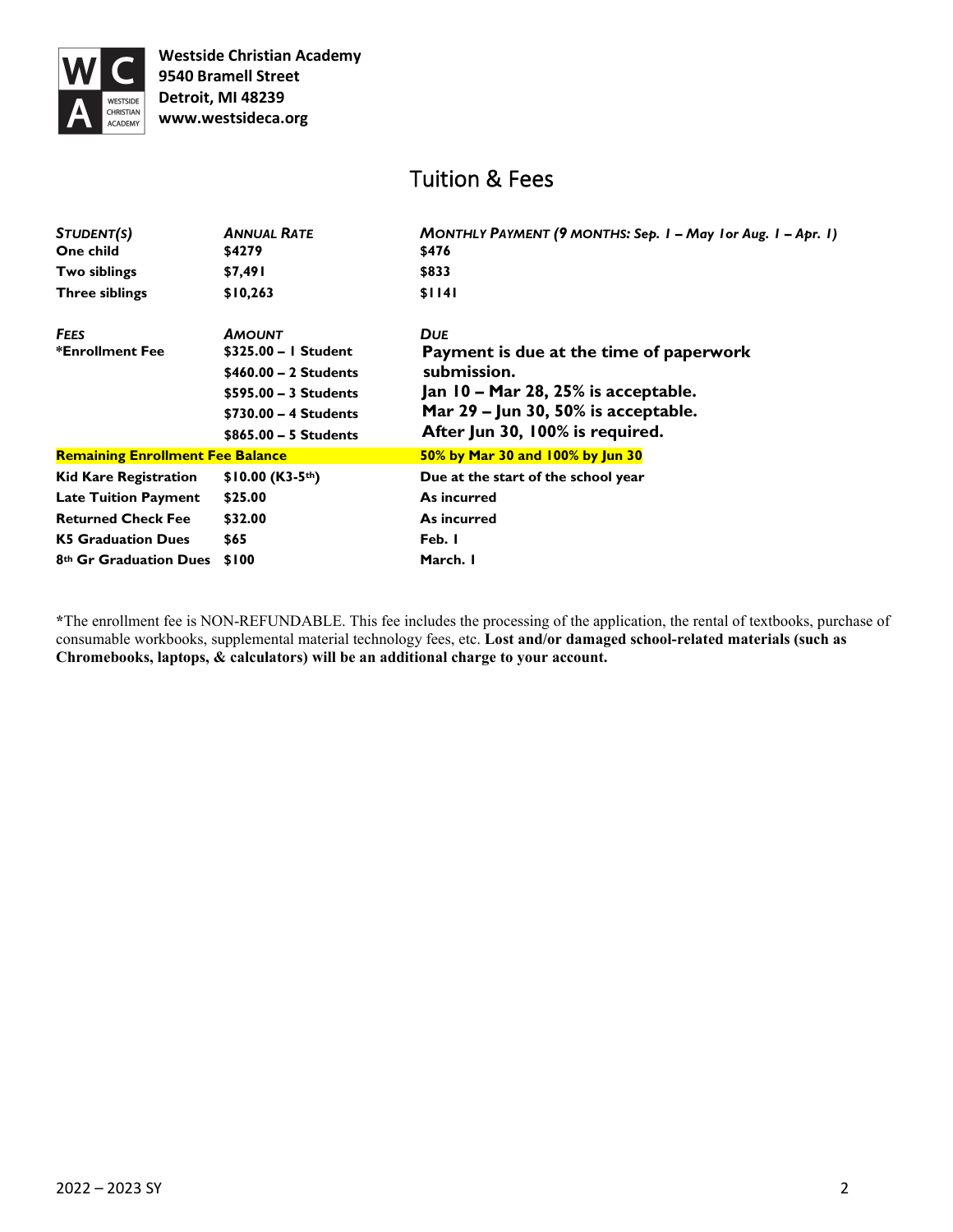

**Westside Christian Academy 9540 Bramell Street Detroit, MI 48239 www.westsideca.org**

## Re-enrollment Contract

### **To remain a WCA Warrior, students must**

- Have no outstanding balance from the previous school year.
- Complete the Re-enrollment Form.
- Submit the Re-enrollment fee (see page 2).

## **Please read over this entire contract initial items, and sign at the bottom of the page.**

**1. Tuition**

 $\Box$  Yearly: Payment in full for the year, 15% discount. July 1 deadline for re-enrolling students  $\Box$  Monthly Payment: September – May. Payments due by the 1<sup>st</sup> of each month  $\Box$  Monthly Payment: August – April. Payments due by the 1<sup>st</sup> of each month

**2. Internet Agreement:** Part of the program of studies WCA involves the use of computer technology including Internet use. I understand that my child will use the internet for educational purposes under the direct supervision of a teacher.

**Parent Initial \_\_\_\_\_\_**

- **3. Photographs:** Unless requested by me in writing apart from this contract, WCA has permission to use photographs/video of my child as a student in school newspapers, yearbook publications, and on the WCA website as appropriate and common for school communication and publicity. **Parent Initial\_\_\_\_\_\_**
- **4. Handbook:** Agree to read and abide by school policies as stated in the parent/student handbook. **Parent Initial\_\_\_\_\_\_**
- **5. Lost/Damaged Textbook fee:** \$35 or price of replacing the book. **Parent Initial: \_\_\_\_\_\_\_**
- **6. Payment Policies and Procedures:** Any returned check made to WCA will results in a \$25.00 fee by WCA. Payment received after the due date will result in a late charge of \$25.00. Late fees will be assessed after the  $10<sup>th</sup>$  of the month. Students will not be allowed to continue school if payment arrangements are not made with the school. After 3 NSF, payment will require future payments to be made in the form of cashier's check. Tuition and fees are non-refundable. I the parent/guardian have read and agree to abide by the stipulations as set forth in the WCA Tuition and Fee policies.

**Parent Initial:** \_\_\_\_\_\_

**This contract becomes effective once signed and fees are paid.** 

**Parent Signature:** Date: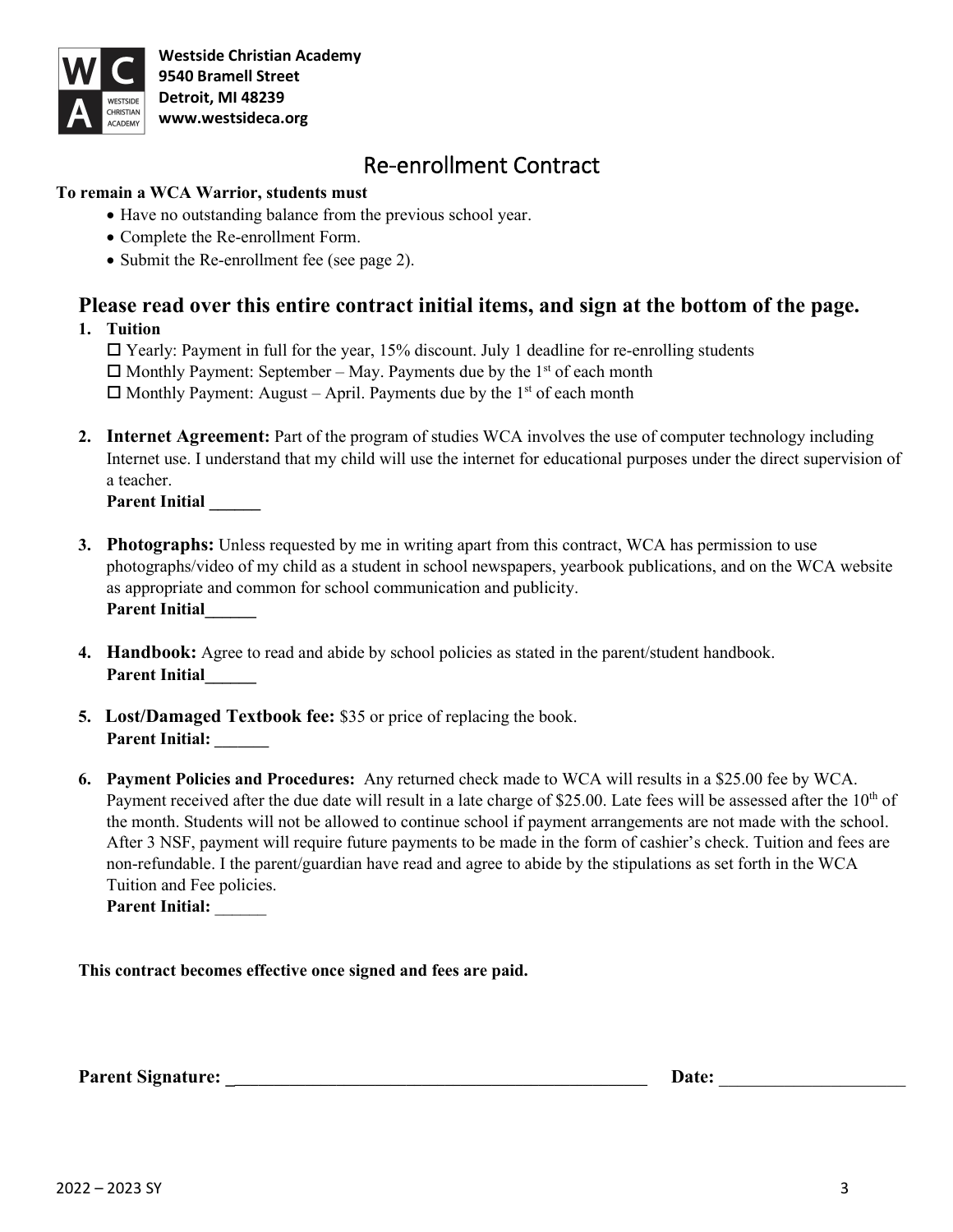

## Partial Tuition Assistance Application

#### **Please ensure that you fully complete this form and attach all required documentation**

This information will also be used as Free and Reduced Price School Meals Family Application, may be shared with Title 1 and other Federal Programs.

#### **Names of all students in the household:**

| <b>Name</b> |                          | <b>School</b>                                                      | Grade | Does this child receive assistance    |
|-------------|--------------------------|--------------------------------------------------------------------|-------|---------------------------------------|
|             |                          |                                                                    |       | YES $\Box$<br>$NO$ $\square$          |
|             |                          |                                                                    |       | YES $\Box$<br>$NO$ $\square$          |
|             |                          |                                                                    |       | $YES$ $\Box$<br>NO <sub>0</sub>       |
|             |                          | Please check the annual tuition amount that applies to your family |       |                                       |
| $\Box$      | $$4279.00$ for one child | $\Box$ \$7491.00 for two children                                  |       | $\Box$ \$10,263.00 for three children |
|             |                          |                                                                    |       |                                       |

Is this your first year requesting a partial tuition assistance at WCA:  $\text{Yes } \Box$  No  $\Box$ 

 **Total Household Gross Income** – Please list the annual income amount for each person earning income in your household. All reported income must be accompanied with supporting documents. You also must present your most recent tax return.

| Name                     | Earning from work                                                                                                                                                                                                                                                                                                       | Other Income                      | Total        |
|--------------------------|-------------------------------------------------------------------------------------------------------------------------------------------------------------------------------------------------------------------------------------------------------------------------------------------------------------------------|-----------------------------------|--------------|
|                          | \$                                                                                                                                                                                                                                                                                                                      | $\mathbb{S}$                      | \$           |
|                          | \$                                                                                                                                                                                                                                                                                                                      | $\mathbb{S}$                      | \$           |
|                          | $\sim$ $\sim$                                                                                                                                                                                                                                                                                                           |                                   | $\mathbb{S}$ |
|                          | Signature: National Communication of the Communication of the Communication of the Communication of the Communication of the Communication of the Communication of the Communication of the Communication of the Communication<br>****************************** FOR OFFICE USE ONLY ********************************** |                                   |              |
|                          |                                                                                                                                                                                                                                                                                                                         |                                   |              |
| <b>Annual Tuition \$</b> |                                                                                                                                                                                                                                                                                                                         | <b>Monthly Payment Amount: \$</b> |              |